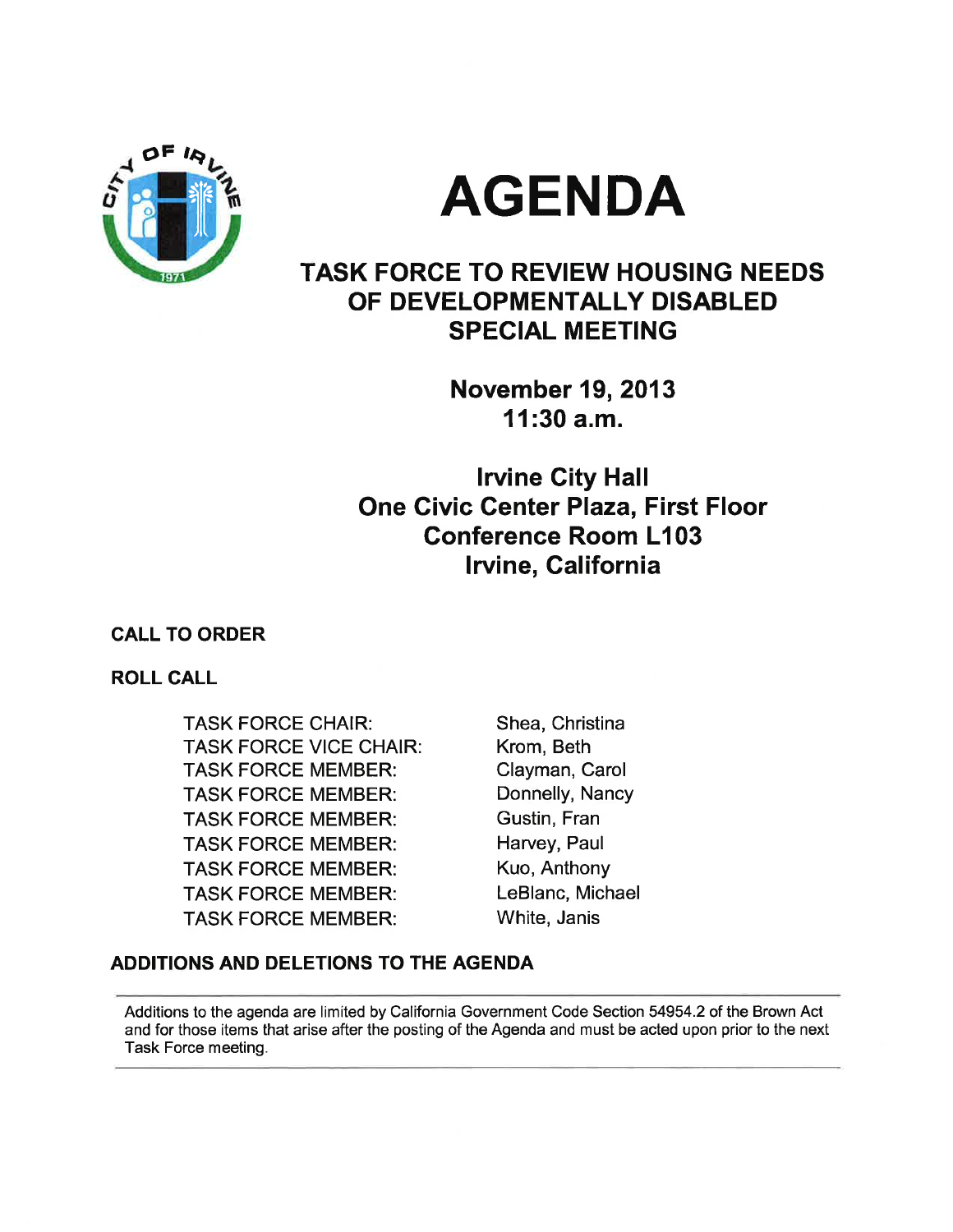## **INTRODUCTIONS**

## **STAFF PRESENTATION**

#### $\mathbf{1}$ . **TASK FORCE BUSINESS**

### 1.0 Approval of Minutes

RECOMMENDED ACTION: Approve the minutes of a special meeting of the Task Force to Review Housing Needs of Developmentally Disabled held on October 15, 2013.

### 1.1 Regional Center of Orange County Presentation

RECOMMENDED ACTION: Receive and file

#### 1.2 City of Irvine Disability Services Presentation

RECOMMENDED ACTION: Receive and file

### 1.3 City of Irvine FOR Families Services Presentation

RECOMMENDED ACTION: Receive and file

### 1.4 Definition of developmentally disabled

RECOMMENDED ACTION: Receive and file

## **PUBLIC COMMENTS**

Any member of the public may address the Task Force on items within the subject matter jurisdiction of the Task Force, but which are not listed on this Agenda during PUBLIC COMMENTS. However, no action may be taken on matters that are not part of the posted agenda. PUBLIC COMMENTS are limited to three minutes per person.

# **TASK FORCE MEMBER COMMENTS**

# **ADJOURNMENT**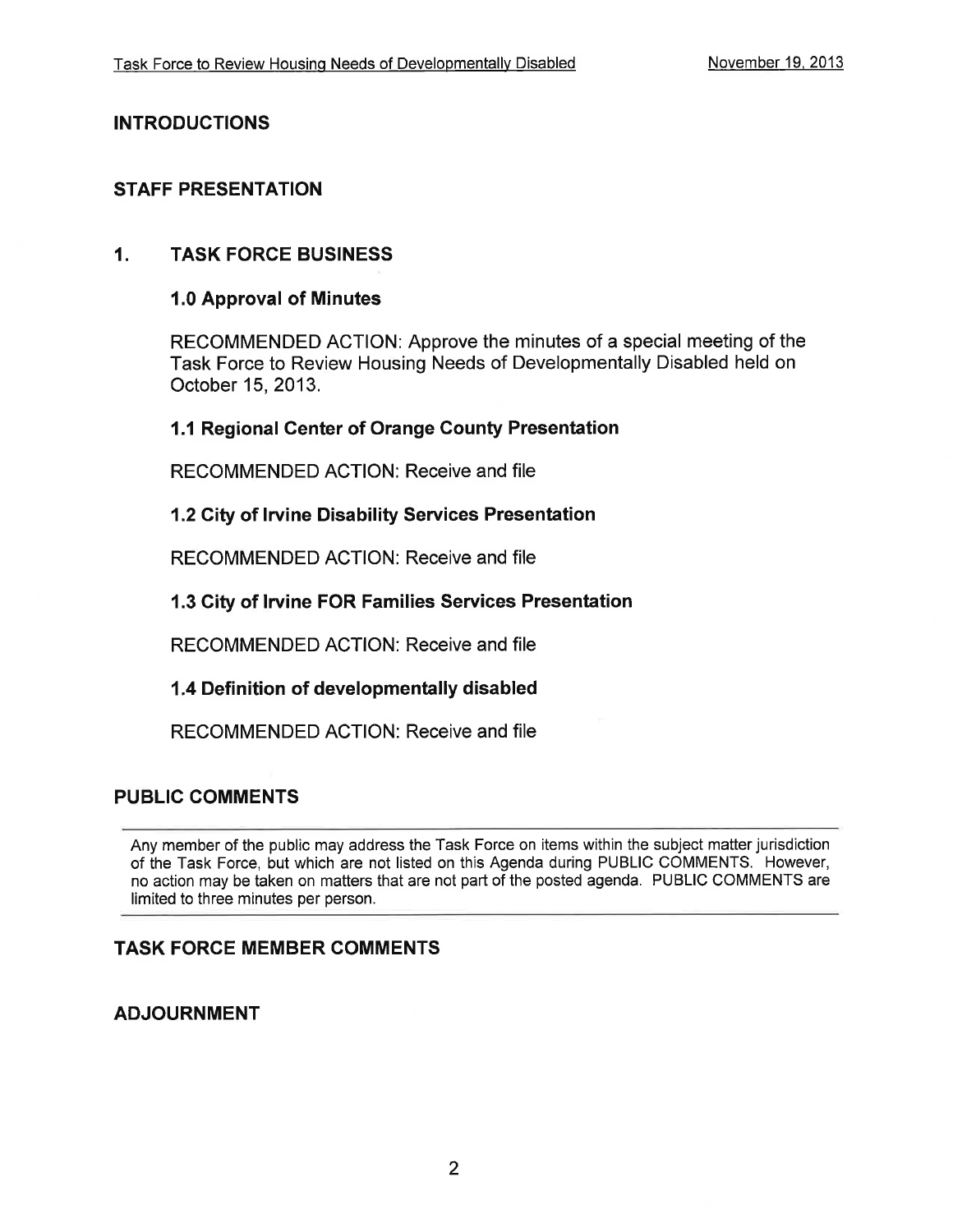#### CITY SERVICES TO FACILITATE ACCESS TO PUBLIC MEETINGS

It is the intention of the City of Irvine to comply with the Americans with Disabilities Act (ADA) in all respects. If, as an attendee or a participant at this meeting, you will need special assistance beyond what is normally provided, the City of Irvine will attempt to accommodate you in every reasonable manner. Please contact the Community Development Department, Housing Division at 949-724-7444.

Assisted listening devices are available at the meeting for individuals with hearing impairments. Notification 48 hours prior to the meeting will enable the City to make reasonable arrangements to ensure accessibility to this meeting. (28 CFR 35, 102-35, 104 ADA Title II).

**STATE OF CALIFORNIA)** CITY OF IRVINE  $\mathcal{L}$ **SS COUNTY OF ORANGE)** 

I declare under penalty of perjury that I am employed by the City of Irvine in the Community Development Department and that I posted this agenda in the binder located in the lobby of the Public Safety Department, One Civic Center Plaza, Irvine, California 92606.

Dated:  $11-15-13$ 

JamKadding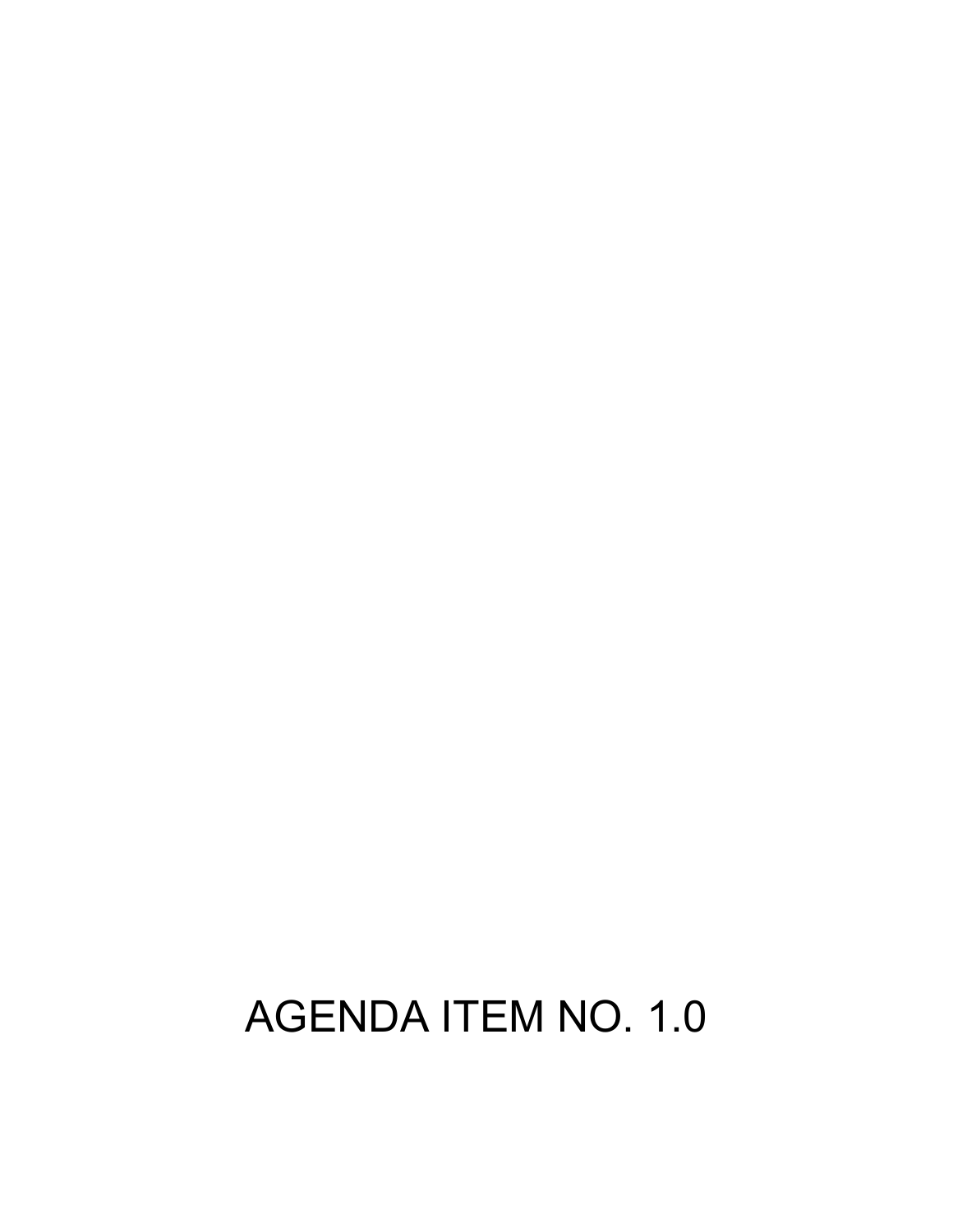

# **MINUTES TASK FORCE TO REVIEW HOUSING NEEDS OF DEVELOPMENTALLY DISABLED SPECIAL MEETING October 15, 2013**

Irvine Civic Center One Civic Center Plaza, First Floor Conference Room L102 Irvine, California

# **CALL TO ORDER**

A special meeting of the Task Force to Review Housing Needs of Developmentally Disabled was called to order on Tuesday, October 15, 2013 at 11:34 a.m. in Conference Room L102 at the Irvine Civic Center, One Civic Center Plaza, Irvine, California.

# **ROLL CALL**

| <b>PRESENT:</b> | <b>CHAIR</b>              | <b>CHRISTINA SHEA</b>  |
|-----------------|---------------------------|------------------------|
|                 | <b>VICE CHAIR</b>         | <b>BETH KROM</b>       |
|                 | <b>MEMBER</b>             | <b>CAROL CLAYMAN</b>   |
|                 | <b>MEMBER</b>             | <b>NANCY DONNELLY</b>  |
|                 | <b>MEMBER</b>             | <b>PAUL HARVEY</b>     |
|                 | <b>MEMBER</b>             | <b>ANTHONY KUO</b>     |
|                 | <b>FOR MEMBER LEBLANC</b> | <b>JEFF DAVIS</b>      |
|                 | <b>FOR MEMBER WHITE</b>   | <b>JACK STANTON</b>    |
| ABSENT:         | <b>MEMBER</b>             | <b>FRAN GUSTIN</b>     |
|                 | <b>MEMBER</b>             | <b>MICHAEL LEBLANC</b> |

Also present were Eric Tolles, Community Development Director; Mark Asturias, Housing Manager; and Kim Radding, Recording Secretary.

MEMBER JANIS WHITE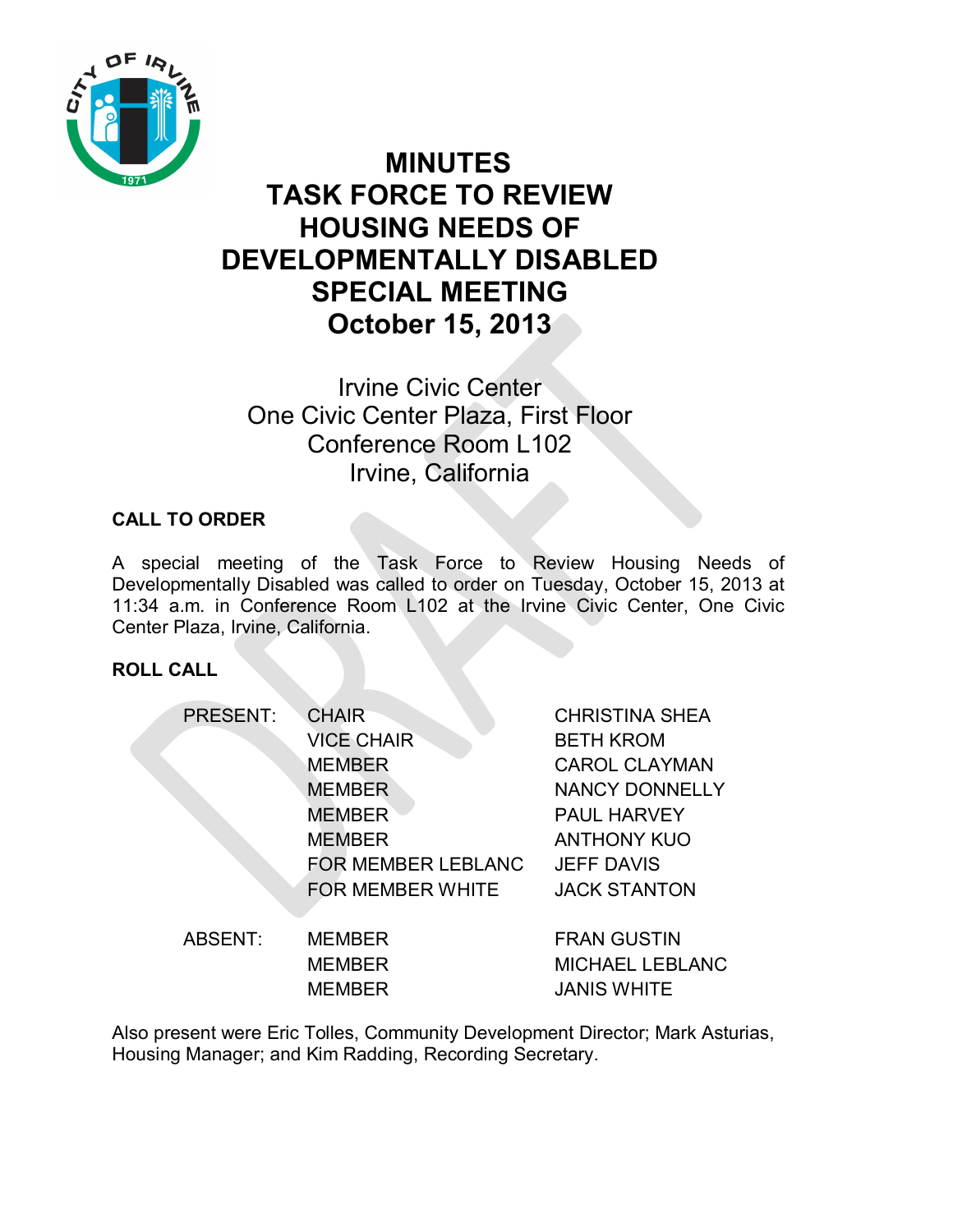Task Force to Review Housing Needs of Developmentally Disabled Minutes October 15, 2013

### **ADDITIONS AND DELETIONS TO THE AGENDA**

There were no additions or deletions.

### **INTRODUCTIONS**

Mark Asturias introduced himself as Housing Manager. Each Task Force Member introduced themselves and provided a brief background.

*At 11:40 a.m. Member Krom arrived.* 

## **STAFF PRESENTATION – REVIEW OF RALPH M. BROWN ACT PROVISIONS**

Mark Asturias, Housing Manager, distributed copies of *Open & Public IV: A Guide to the Ralph M. Brown Act, 2nd Edition Revised July 2010* to each member and narrated highlights throughout the text.

### **TASK FORCE BUSINESS**

### **1.1 TASK FORCE MISSION STATEMENT**

Housing Manager Asturias presented the report.

**ACTION: Received and filed.** 

#### **1.2 DETERMINATION OF TASK FOR MEETING SCHEDULE**

Housing Manager Asturias presented the report.

**ACTION: It was determined by the members present that future Task Force meetings shall be convened 11:30 a.m. – 1:00 p.m. on Tuesdays in weeks alternate to Irvine City Council meetings. Tentative dates discussed include November 19 and December 3, 2013 and January 7, 2014. A broadly publicized evening meeting soliciting public comment will be held in late January 2014.**

#### **PUBLIC COMMENTS**

There were none.

#### **TASK FORCE MEMBER COMMENTS**

There were none.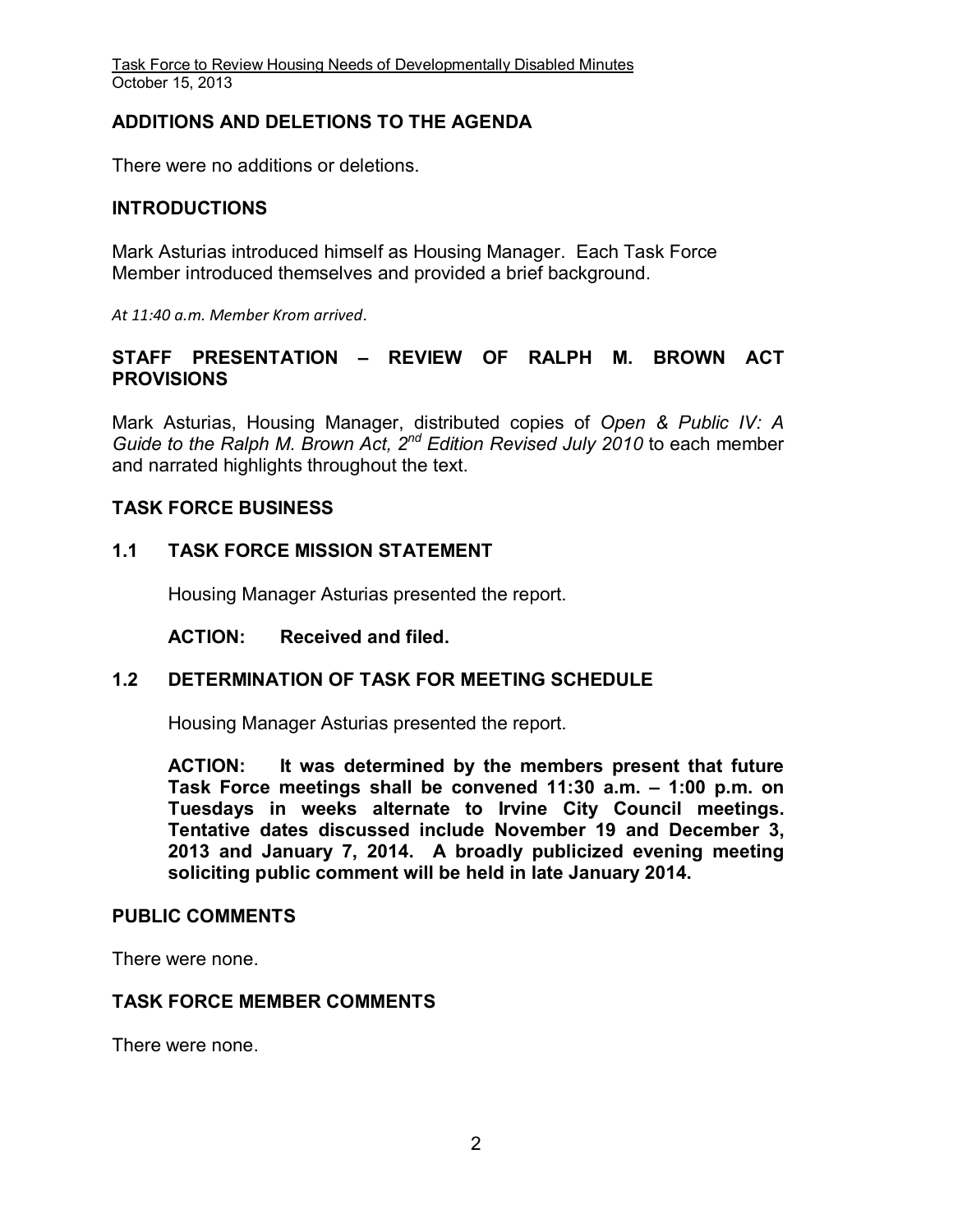Task Force to Review Housing Needs of Developmentally Disabled Minutes October 15, 2013

# **ADJOURNMENT**

Chair Shea adjourned the meeting at 12:50 p.m. to a Special Meeting of the Task Force to Review Housing Needs of Developmentally Disabled on November 19, 2013 at 11:30 a.m. at a location to be determined.

Date Approved: \_\_\_\_\_\_\_\_\_\_ \_\_\_\_\_\_\_\_\_\_\_\_\_\_\_\_\_\_\_\_\_\_\_\_\_\_\_\_\_\_\_\_\_\_

Chair Christina Shea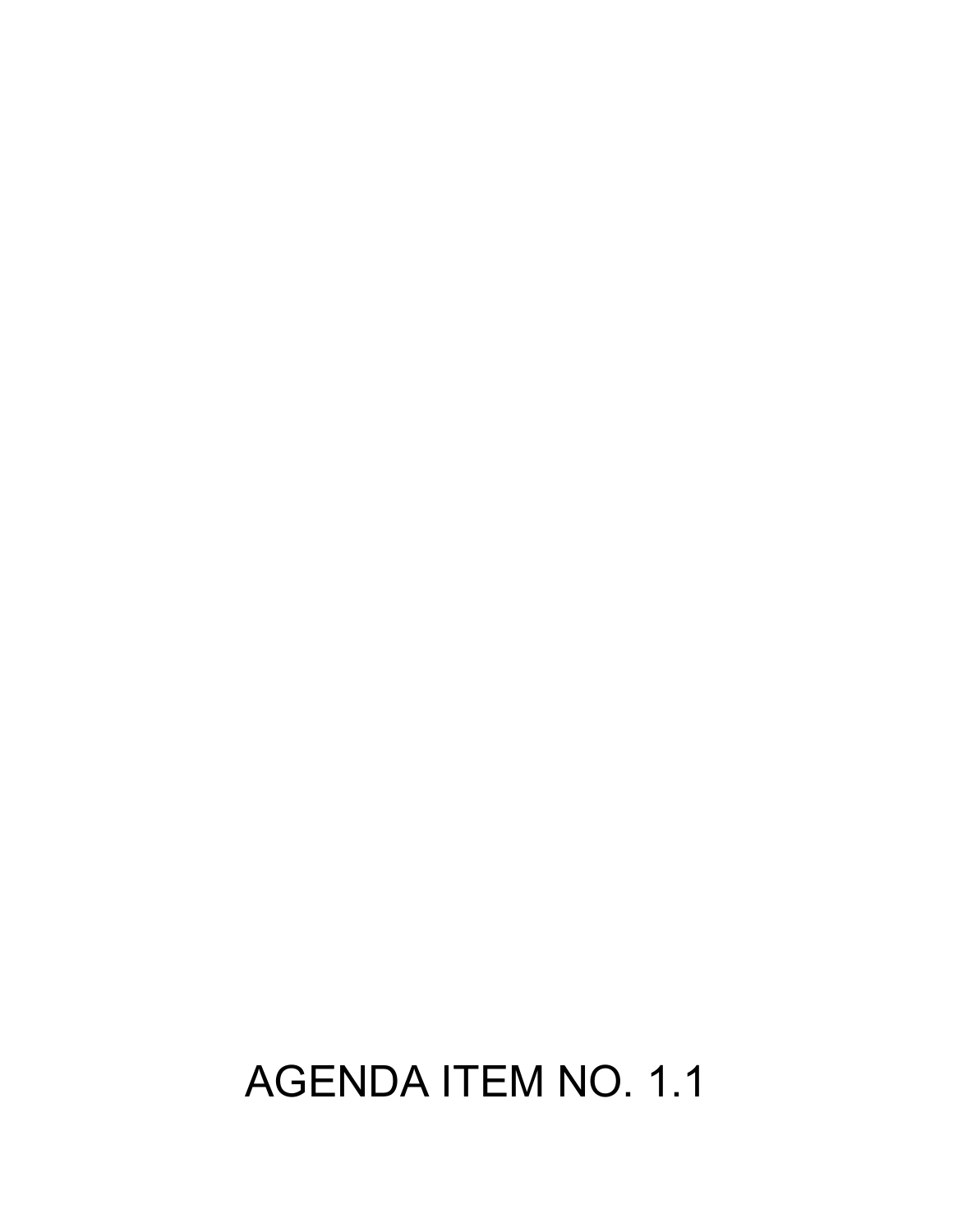

**MEETING DATE:** November 19, 2013

Regional Center of Orange County Presentation TITLE:

**Director of Community Development** 

# **RECOMMENDED ACTION**

Receive and file.

# **EXECUTIVE SUMMARY**

A presentation of the services provided by the Regional Center of Orange County will be made to the Task Force. Staff from the Regional Center of Orange County will also be available for questions after the presentation.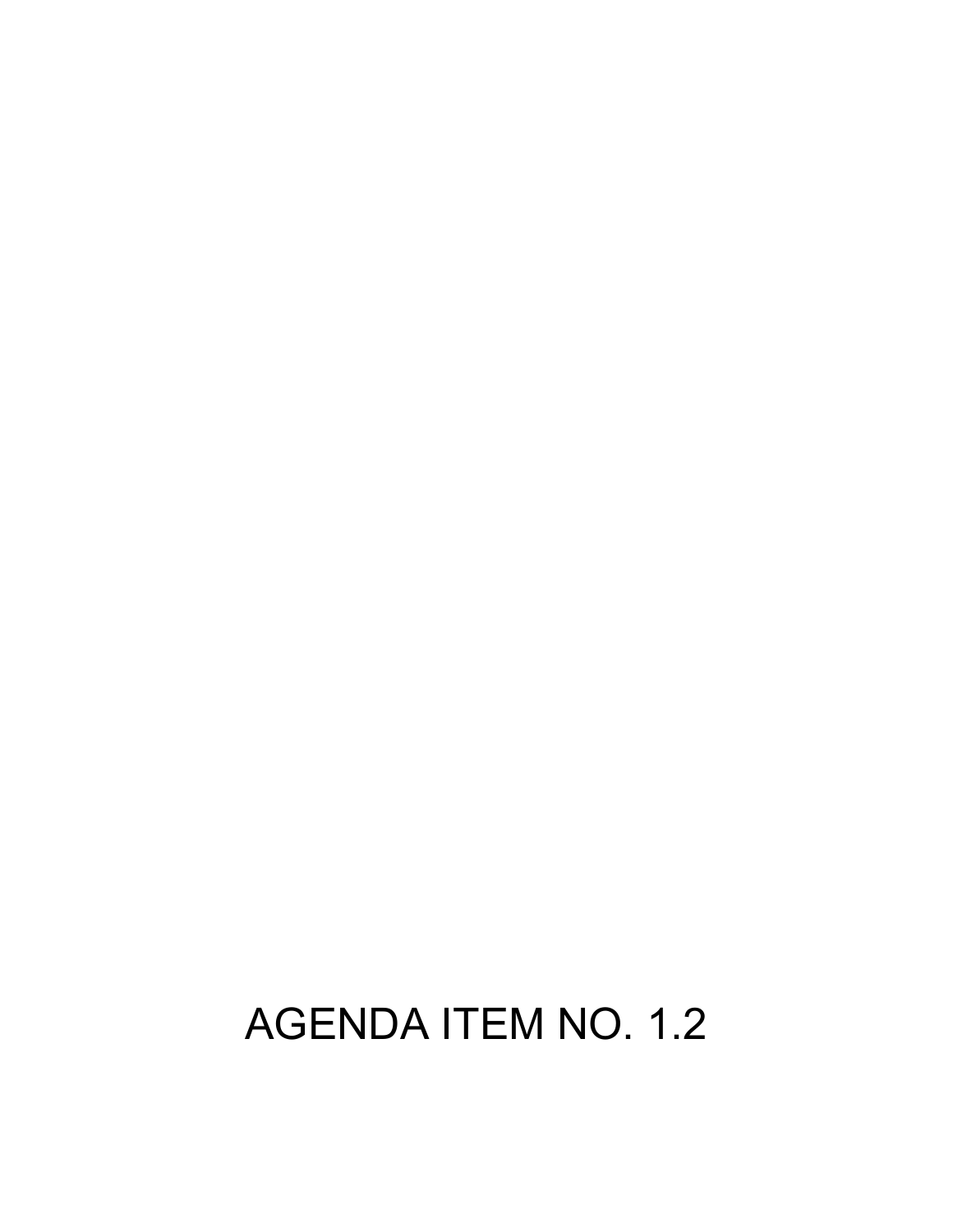

MEETING DATE: November 19, 2013

**Irvine Disability Services Presentation** TITLE:

**Director of Community Development** 

# **RECOMMENDED ACTION**

Receive and file.

# **EXECUTIVE SUMMARY**

A presentation of the services provided by the Irvine Disability Services division staff will be made to the Task Force. Staff will also be available for questions after the presentation.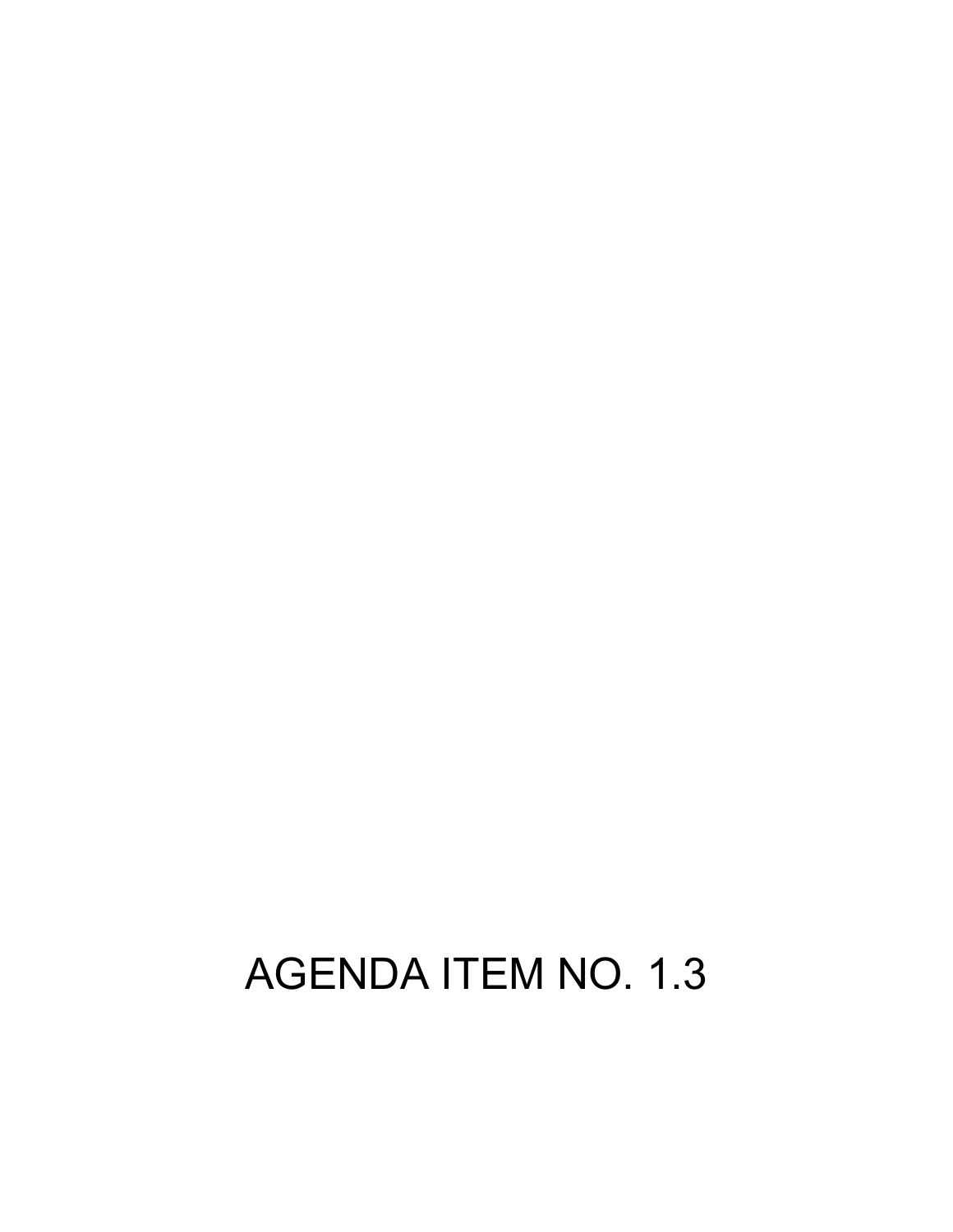

MEETING DATE: November 19, 2013

**FOR Families Presentation** TITLE:

### **Director of Community Development**

# **RECOMMENDED ACTION**

Receive and file.

# **EXECUTIVE SUMMARY**

A presentation of the services provided by FOR Families will be made to the Task Force. FOR Families staff will also be available for questions after the presentation.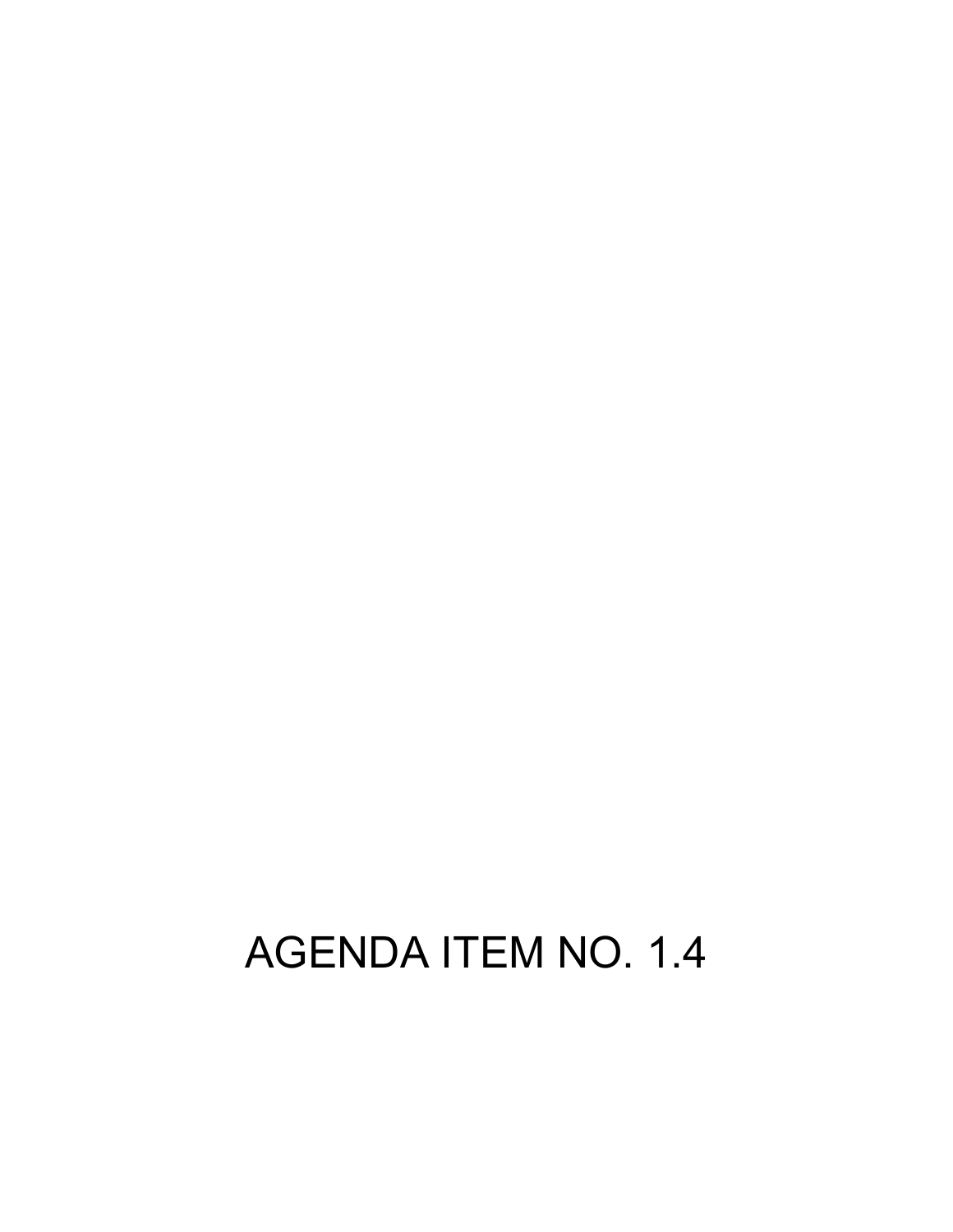

**MEETING DATE:** November 19, 2013

TITLE: Definition of Developmentally Disabled

**Director of Community Development** 

# **RECOMMENDED ACTION**

Receive and file

## **EXECUTIVE SUMMARY**

The City of Irvine (City) incorporates both state and federal definitions when addressing the housing needs for the developmentally disabled. The City, by law, must use both definitions when discussing housing needs for the developmentally disabled in its Housing Element. This is due to the City's receipt and use of federal funds for housing and services that can and have been allocated to affordable housing that is able to serve the developmentally disabled. The state provision that requires using the federal definition is found in the Welfare and Institution Code Section 4512, which defines developmental disabilities. This specifies that when a local jurisdiction is allocated federal funds for housing and services for the disabled. which includes the developmentally disabled, it must use the federal definition.

### **ANALYSIS**

The City recently adopted the 2013 – 2021 Housing Element (Housing Element) and the state Department of Housing and Community Development certified the Housing Element on November 4. Incorporated in the Housing Element is a definition for persons with developmental disabilities and discussion regarding their housing needs. As a component of the discussion, persons that are developmentally disabled are specifically identified using definitions required by state law.

### **State Definition of Developmentally Disabled**

State of California Welfare and Institutions Code Section 4512 specifies the following definition for persons with developmental disabilities:

(a) "Developmental disability" means a disability that originates before an individual attains age 18 years, continues, or can be expected to continue, indefinitely, and constitutes a substantial disability for that individual. As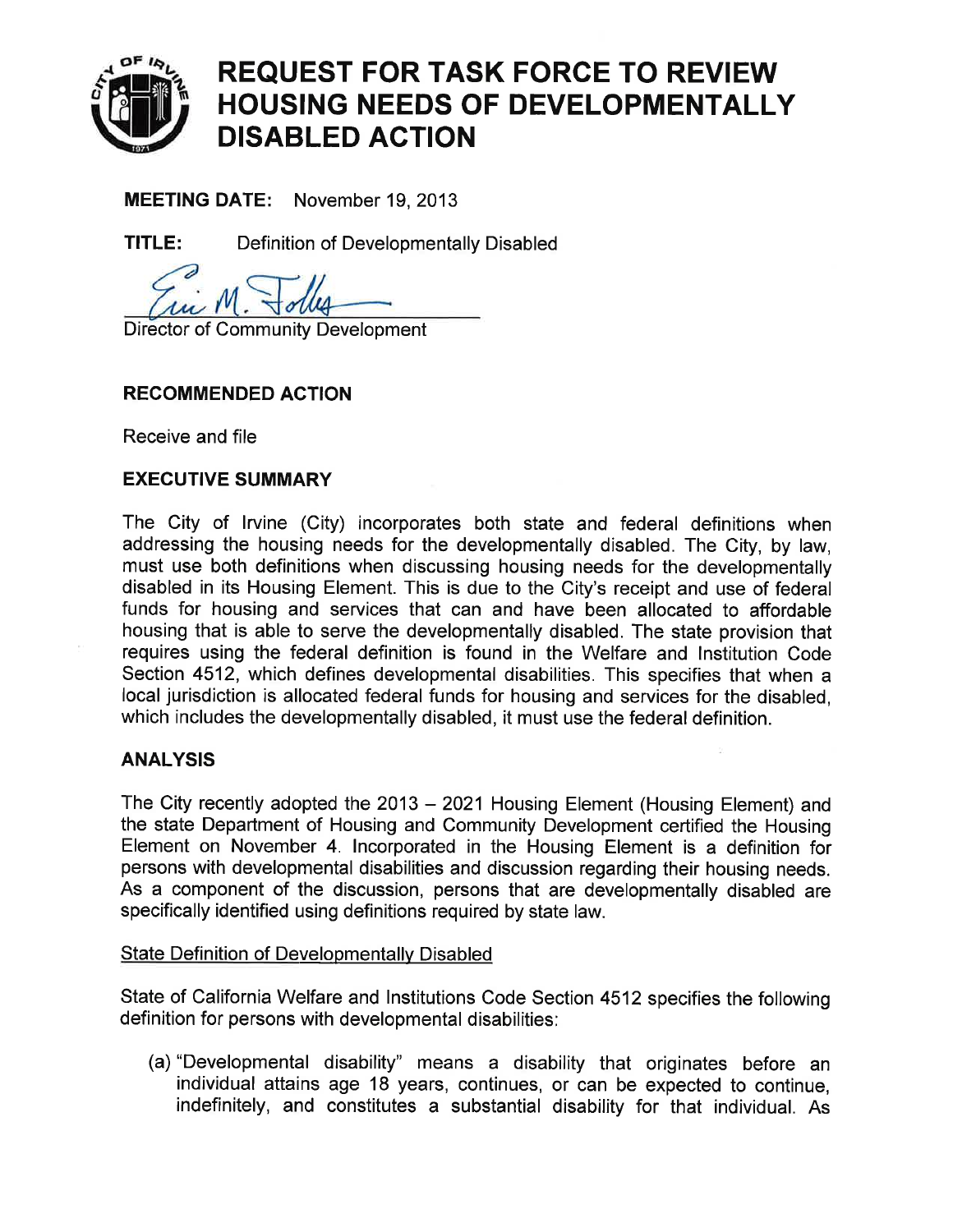defined by the Director of Developmental Services, in consultation with the Superintendent of Public Instruction, this term shall include mental retardation. cerebral palsy, epilepsy, and autism. This term shall also include disabling conditions found to be closely related to mental retardation or to require treatment similar to that required for individuals with mental retardation, but shall not include other handicapping conditions that are solely physical in nature."

Additionally, Section 4512 specifies that when providing services and support to persons with developmental disabilities "support and services for persons with developmental disabilities" means:

(b) "...specialized services and supports or special adaptations of generic services and supports directed toward the alleviation of a developmental disability or toward the social, personal, physical, or economic habilitation or rehabilitation of an individual with a developmental disability, or toward the achievement and maintenance of independent, productive, normal lives. The determination of which services and supports are necessary for each consumer shall be made through the individual program plan process. The determination shall be made on the basis of the needs and preferences of the consumer or, when appropriate, the consumer's family, and shall include consideration of a range of service options proposed by individual program plan participants, the effectiveness of each option in meeting the goals stated in the individual program plan, and the cost-effectiveness of each option. Services and support listed in the individual program plan may include, but are not limited to, diagnosis, evaluation, treatment, personal care, day care, domiciliary care, special living arrangements, physical, occupational, and speech therapy, training, education, supported and sheltered employment. mental health services, recreation, counseling of the individual with a developmental disability and of his or her family, protective and other social and sociolegal services, information and referral services, follow-along services, adaptive equipment and supplies, advocacy assistance, including self-advocacy training, facilitation and peer advocates, assessment, assistance in locating a home, child care, behavior training and behavior modification programs, camping, community integration services, community support, daily living skills training, emergency and crisis intervention, facilitating circles of support, habilitation, homemaker services, infant stimulation programs, paid roommates, paid neighbors, respite, short-term outof-home care, social skills training, specialized medical and dental care. supported living arrangements, technical and financial assistance, travel training, training for parents of children with developmental disabilities, training for parents with developmental disabilities, vouchers, and transportation services necessary to ensure delivery of services to persons with developmental disabilities. Nothing in this subdivision is intended to expand or